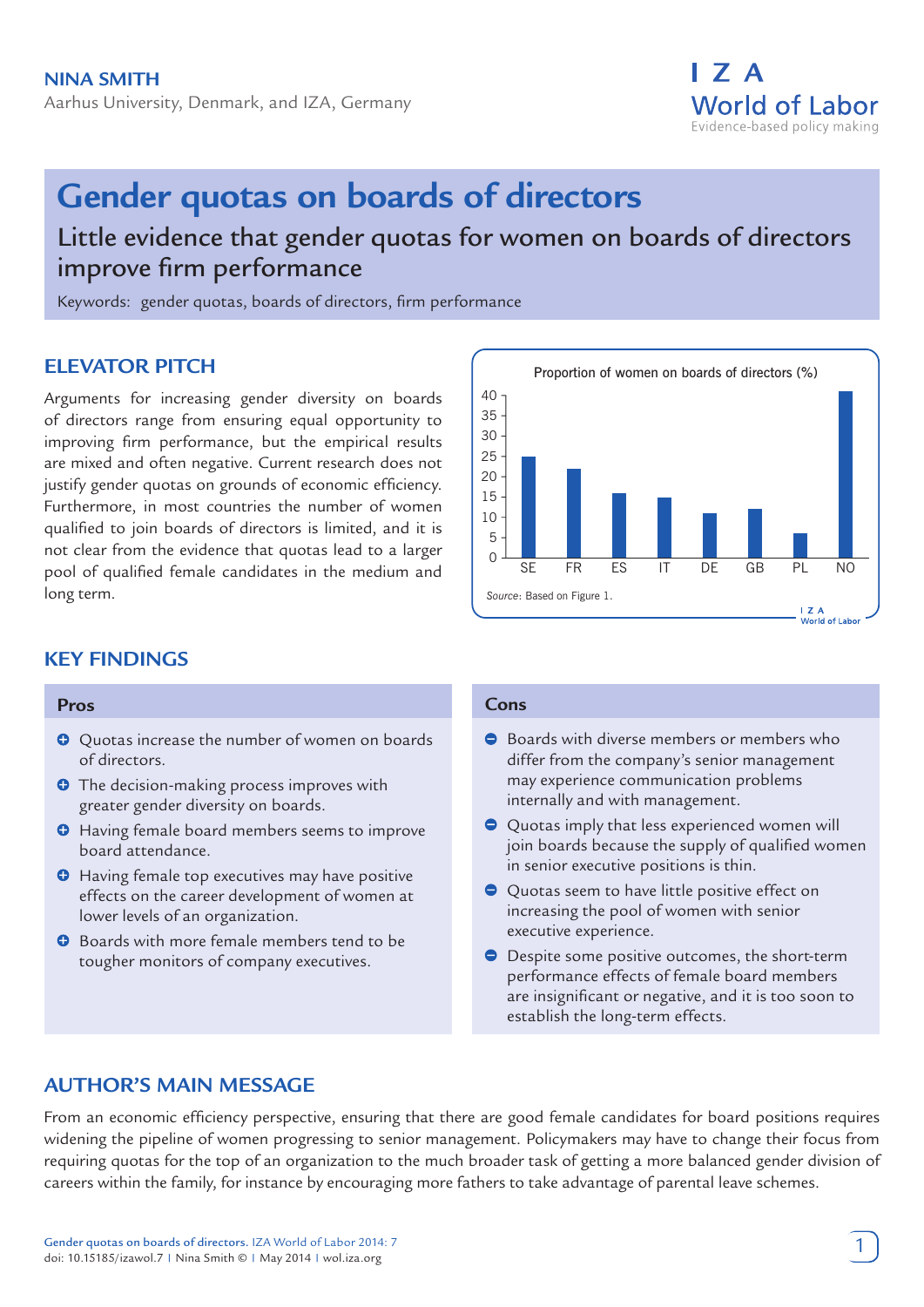## **MOTIVATION**

Many women have worked full time for decades, and in 2013 more than half of all graduates of European universities were women. Nevertheless, women seldom reach positions as company top executives or board members. In 2012, women made up only 10% of board members of European organizations [1]. If women are as qualified for management and oversight as their male counterparts, this finding reflects a huge loss of talent and educational investment to both individual firms and the economy. Issues of fairness and equal opportunity also argue for political regulation and affirmative action policies.

Since 2005, several European countries have introduced radical gender quota regulations for their largest companies, and the European Commission has considered EU-level binding quotas for company boards. While the main political arguments for quotas are based on fairness and equality of opportunity, this paper looks mainly at economic outcomes. It discusses the economic theory and empirical research on the potential effects of gender diversity at the board level and the relationship between gender diversity and firm performance. Norway receives special attention for its regulation, in force since 2008, requiring that the boards of publicly listed companies have at least 40% female representation. Norway's experience can be viewed as a full-scale social experiment to guide politicians who want to increase the proportion of women in powerful positions. It is too soon, however, to observe the long-term effects of this policy.

### **DISCUSSION OF PROS AND CONS**

#### **Theoretical arguments on gender diversity on boards of directors and firm performance**

There are several theoretical arguments for gender diversity and a more balanced composition of executive and supervisory boards [2]. Diversity could improve the quality of the decision-making process compared with a more homogeneous board. Women directors might add new perspectives to board discussions or have a better understanding of the market than men do. A more gender-diverse board might also improve a company's image and legitimacy, with positive effects on firm performance and shareholder value.

Women in top management positions can act as role models and mentors, with a positive impact on the career development of women at lower levels.

Boards with a more balanced gender distribution may act more independently than allmale boards, particularly when a board is closely allied to the executive through an "old boys' network" [3].

Finally, there is the talent pool argument for economic efficiency. If only men are viewed as potential candidates for the board, but men and women are equally qualified, boards will be of lower quality than if the best men and women were selected. Board quality is taken to be reflected in the organization's efficiency and productivity, so a larger pool of potential candidates for top positions will have a positive economic effect.

However, there may also be negative effects of gender diversity. A more gender-diverse board might experience more disagreement and conflict, resulting in long, drawn-out discussions—a serious problem when a company needs to react quickly to market shocks. There could also be communication problems if the executives of the company are reluctant to share key information with demographically dissimilar directors, which could compromise board efficiency [2].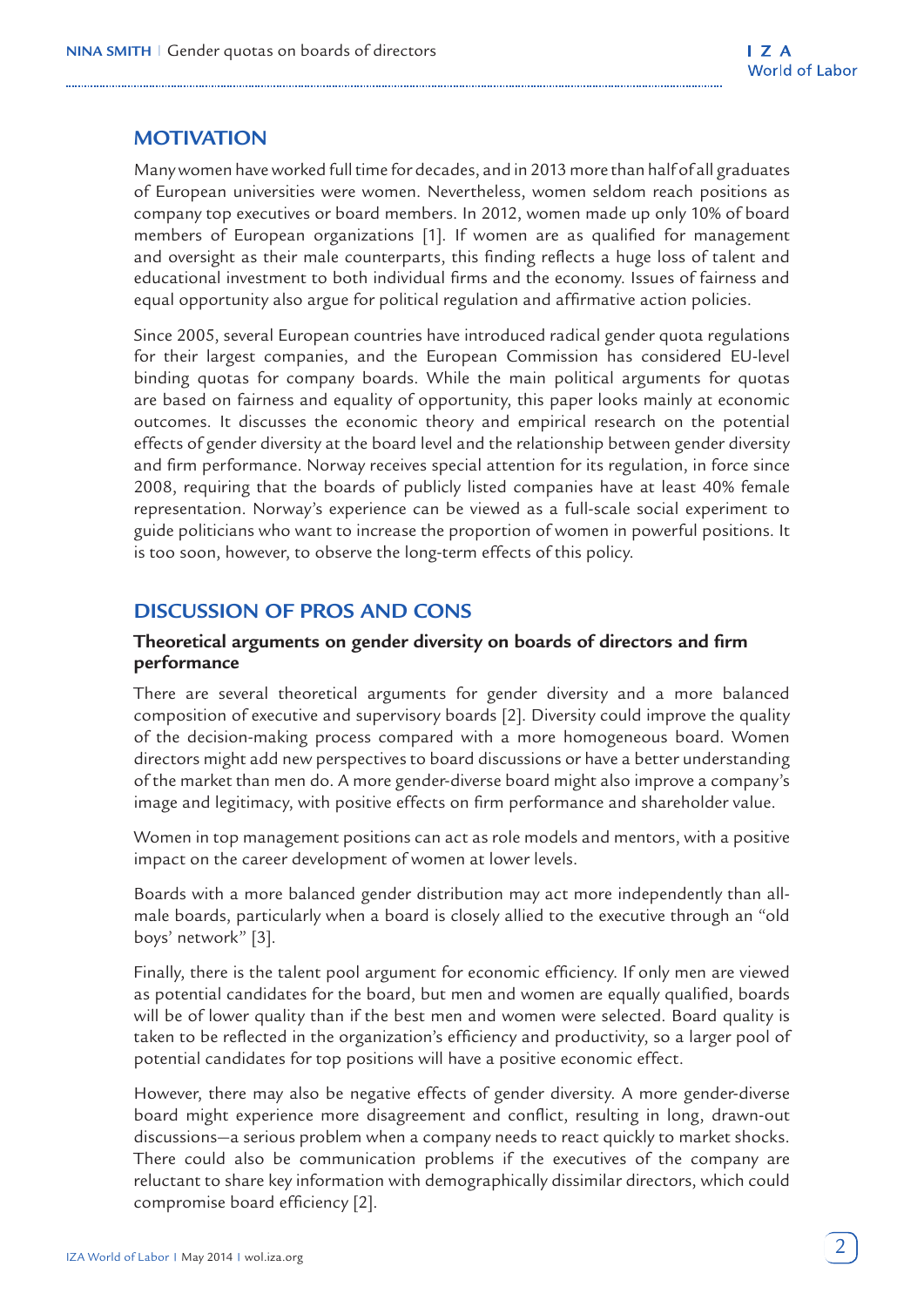The theoretical arguments on costs and benefits take on an extra dimension when quotas are binding. If a company already has an optimal board composition, imposing a binding quota for a larger share of women will alter the board composition to one that is no longer optimal. A second argument against quotas is that in many countries the proportion of women in top executive positions is low—though growing—so there is a limited pool of female candidates. Until the pipeline widens, companies will either overburden the small number of qualified women or accept less experienced candidates.

#### **Soft and binding quota regulations**

In many countries gender diversity is encouraged but not required. Gender diversity sometimes has the status of "soft law," featuring in the guidelines on good corporate governance, for example. Since such guidelines are not always followed, the effect is weaker than with mandatory regulation.

The European Commission has considered a binding minimum quota for female board members of 30% by 2015 and 40% by 2020, and some countries plan to implement similar quotas or have already done so (see Figure 1). The proportion of women on major corporate boards is currently much lower in many EU countries (see Figure 2), so these quotas, if met, would have a large impact on gender composition.

#### **Empirical findings**

The results of empirical research on the economic efficiency impact of gender diversity on corporate boards are also unclear. Some studies show a large positive effect, whereas others find negative outcomes. Among the reasons suggested for this ambiguous picture:

- Variations between countries and between types of firm could mean that having more women on the board is advantageous in some circumstances but not in others. For instance, institutional differences between companies can affect the role of the board. Some studies have focused on large publicly-listed companies, while others have included small and medium-size companies, which are often privately owned.
- It is difficult to design research that reflects all relevant variables. Many studies show a positive correlation between the proportion of women on a board and firm performance, but correlation does not prove causation or provide evidence of its direction. It might not be the presence of women that improves performance but rather that better performing companies choose to appoint more women. Or the companies might have another shared characteristic (either observable or unobservable) that both leads to better performance and prompts them to improve gender diversity. When researchers allow for other observed characteristics, the positive relation found in the simple models often disappears.
- Outcome measures differ. Some studies focus on economic performance measures, while newer studies also consider whether gender diversity affects board decisions and processes.
- The impact of gender diversity in a country with no quota regulations and a low proportion of women on boards is likely to be very different from the impact in countries with a binding quota. Boards in countries with a binding quota of 40%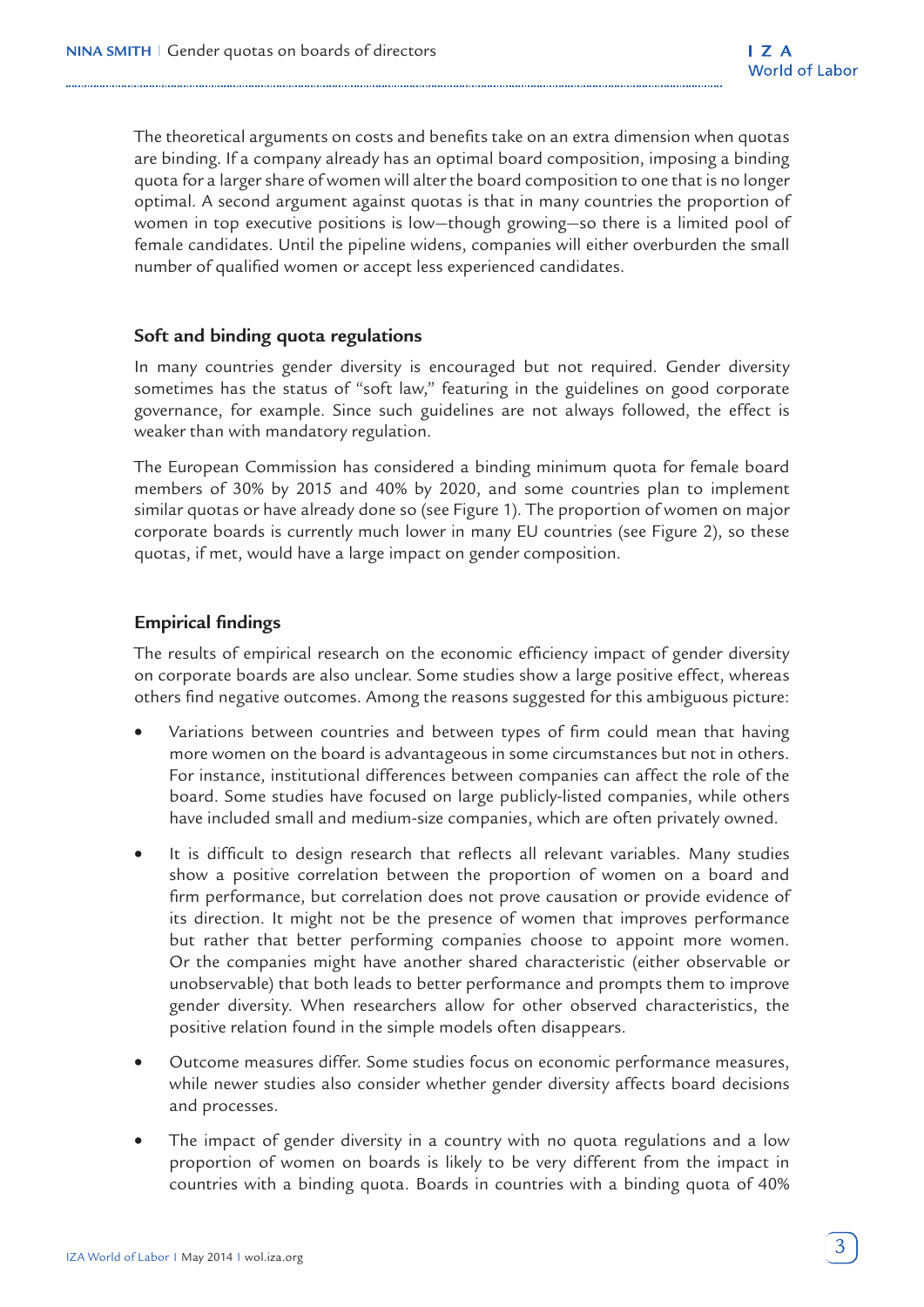for example may have to recruit women with a much broader and potentially less qualified background compared with boards in countries with no regulations.

| Figure 1. Quota and soft law regulation of female representation on boards of directors and |  |
|---------------------------------------------------------------------------------------------|--|
| top management in selected countries, $2011$                                                |  |

| Country                   | Compliance<br>year | Quota            | Binding?       | Guideline<br>or other<br>regulation                                                     |
|---------------------------|--------------------|------------------|----------------|-----------------------------------------------------------------------------------------|
| Norway                    | 2008               | 40%              | Yes            | GCG 2009                                                                                |
| Iceland                   | 2013               | 40%              | Yes            |                                                                                         |
| Spain                     | 2015               | 40%              | N <sub>O</sub> | GCG 2006                                                                                |
| France                    | 2017               | 40%              | Yes            | GCG 2010                                                                                |
| Belgium                   |                    | 33%              | Yes            | GCG 2009                                                                                |
| The Netherlands           | 2015               | 30%              | N <sub>O</sub> | GCG 2010                                                                                |
| Italy                     | 2015               | 30%              | Yes            |                                                                                         |
| Finland                   | 2010               | At least 1 woman | Yes            | GCG 2010                                                                                |
| Denmark                   |                    |                  |                | GCG 2008<br>2013: Soft<br>regulation<br>affecting 1,100<br>largest<br>companies         |
| Sweden                    |                    |                  |                | GCG 2004                                                                                |
| Luxembourg, Australia, US |                    |                  |                | GCG 2009                                                                                |
| Germany                   |                    |                  |                | GCG 2009<br>DAX30<br>companies<br>announced<br>individual<br>voluntary<br>female quotas |
| <b>UK</b>                 | 2015               | 25%              | <b>No</b>      | GCG 2010                                                                                |
| Austria, Poland           |                    |                  |                | GCG 2010                                                                                |

*Note*: Blanks indicate that there is no regulation. GCG is gender diversity in guidelines for good corporate governance (soft law).

*Source*: European Commission. *Women in Economic Decision-Making in the EU: Progress Report*. Luxembourg: European Commission, 2012. Online at: http://ec.europa.eu/justice/genderequality/ files/women-on-boards\_en.pdf [1]; Ahern, K. R., and A. Dittmar. "The changing of the boards: The impact on firm valuation of mandated female board representation." *Quarterly Journal of Economics* 127:1 (2012): 137–197 [4]. I Z A<br>World of Labor

#### *Gender diversity and board processes*

Two recent studies focused on work processes and decision-making on corporate boards, looking at whether boards operate efficiently rather than on how boards affect an organization's efficiency.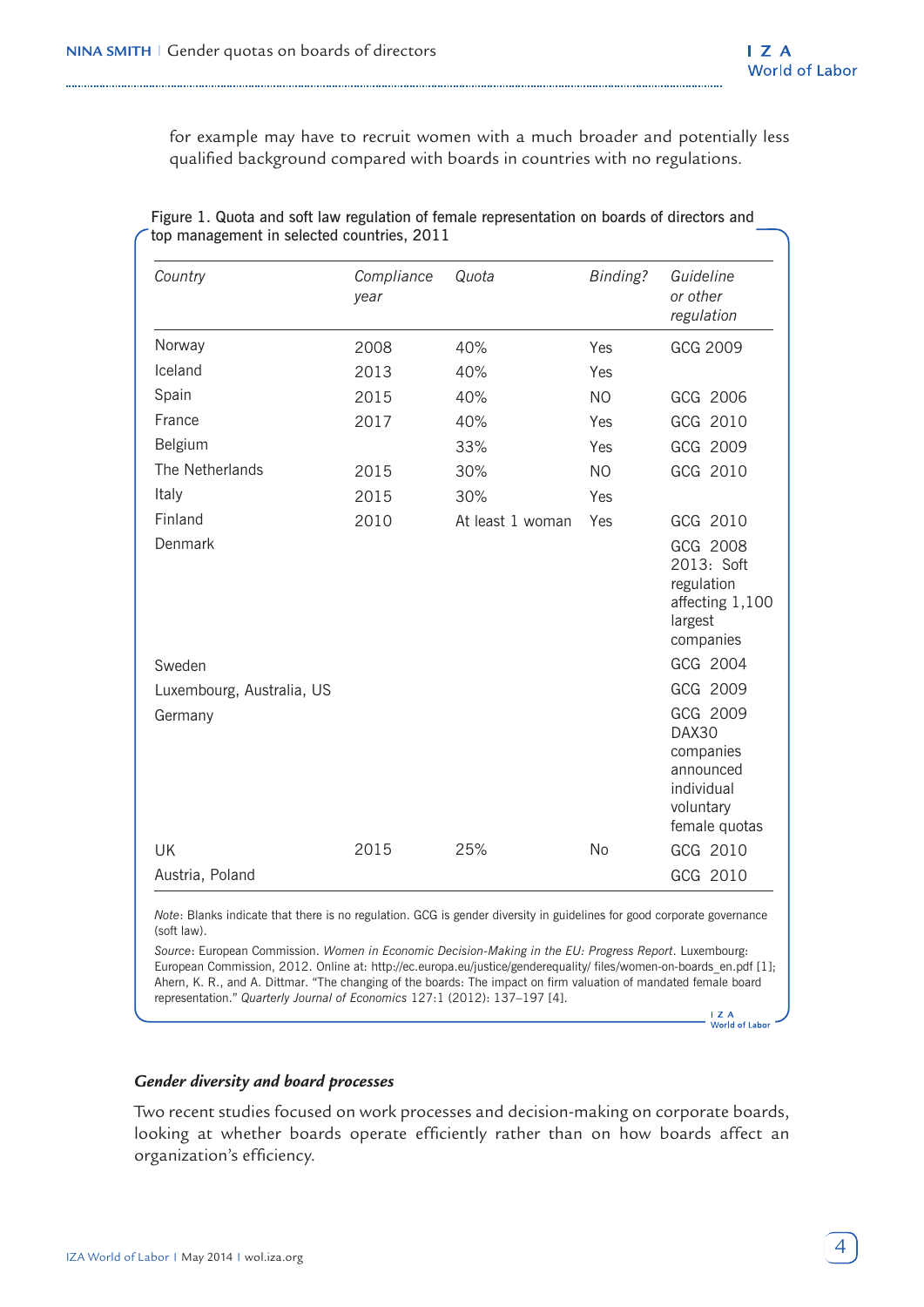

Figure 2. The proportion of women on boards of directors in the largest listed companies in

Board members and chief executive officers (CEOs) of Norway's largest listed companies and private firms were surveyed in 2006, before the 40% quota was fully implemented [5]. The survey tested a number of hypotheses about the impact of women on decisionmaking. Women with nontraditional professional experience (those who have not held senior management roles in commercial companies) were found to have a weak impact on board decisions. Women with strong ethical and moral values were found to have a strong impact. In cases where a male majority on the board considered the female appointees to be less qualified, the women had significantly less impact in the boardroom. Finally, more women on boards increased the involvement of the board of directors in the strategic decisions of the company.

A 2009 study of US corporate boards found that boards with a larger percentage of female members had better attendance rates: having women on a board improved the attendance of men. Gender-diverse boards were found to be tougher in monitoring management and more prepared to fire the CEO when company performance was poor [3]. Firms with diverse boards often included incentive schemes in management compensation packages. Overall, the researchers concluded "that diverse boards add value in firms with otherwise weak governance" and that female board members might be too tough (and over-monitor) in firms with otherwise strong governance [3].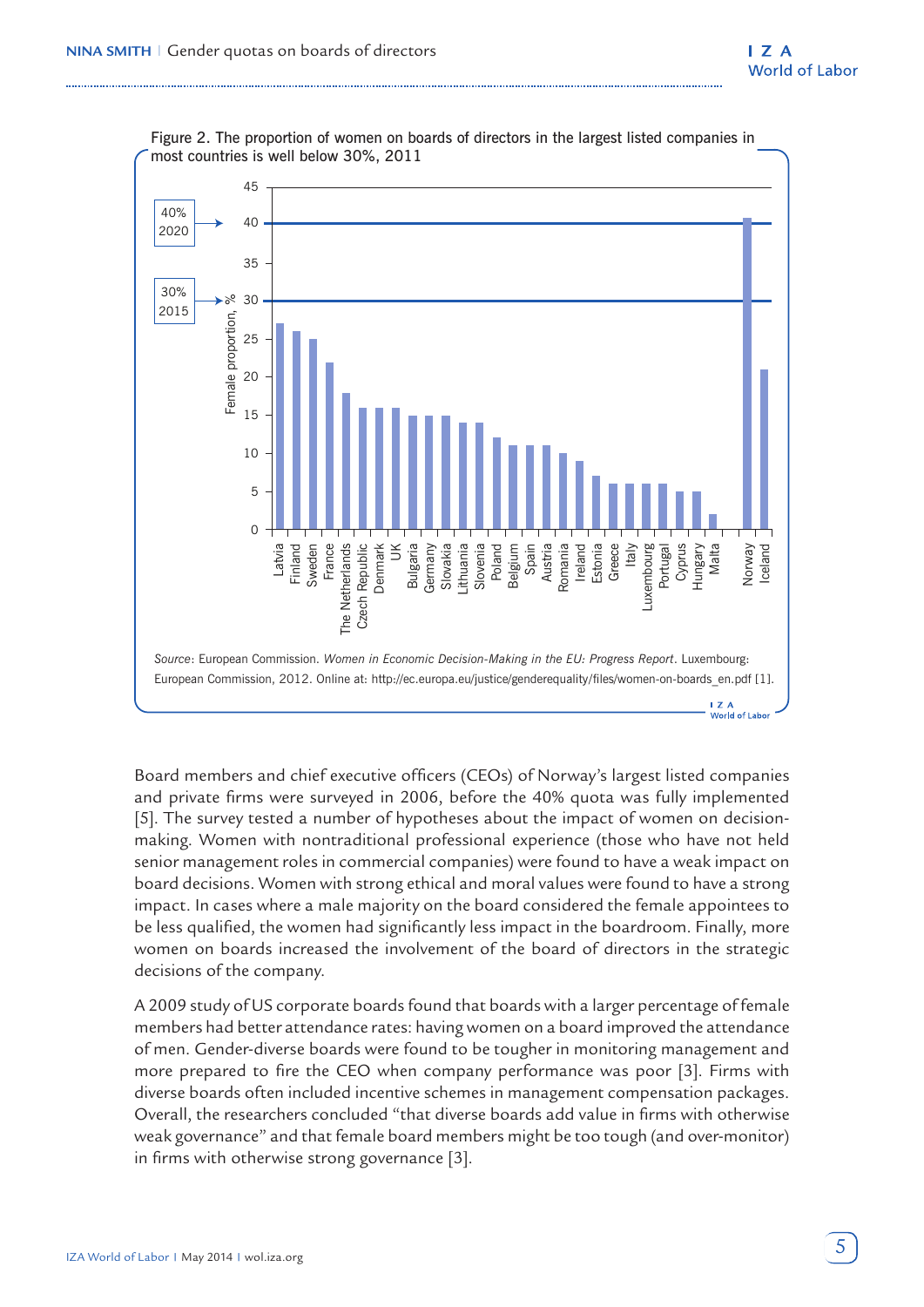#### *Gender diversity and firm performance*

In the sometimes heated debate on affirmative action and gender quotas, claims are often made that gender diversity has a positive effect on the bottom line. Studies showing this positive result have had a large impact in the media [6], [7]. However, such studies have shortcomings. First, they point to correlations between the proportion of women on the board and firm performance but do not prove causation. They typically ignore even the most obvious background characteristics. Second, the McKinsey report, for instance, does not distinguish between management and corporate board members, even though the impacts might be quite different [7]. Another study found a positive impact on firm performance for women in senior management roles, but no impact or even a negative one for nonexecutive female directors [8].

Some of the broad variation in findings for these studies (positive, negative, and insignificant impacts) likely stems from different statistical approaches to tackling endogeneity (the possibility that firms with more gender-diverse boards are more effective and successful for other reasons). A 2009 study concluded that "the positive correlation between performance and gender diversity shown in prior literature is not robust to any method of addressing the endogeneity of gender diversity. If anything, the relation appears to be negative" [3]. The study, based on an extensive data set of the 2,000 largest US companies, was able to control for endogeneity because the data set contained information on the network relations of directors, which was used as an instrument for predicting board composition. The study concluded that having a higher proportion of women on US boards had a negative effect on the ratio of a company's market value to the replacement value of the company's book equity and its return on assets.

#### *The impact of the 40% quota in Norway*

In 2002, less than 10% of board members in the largest publicly listed Norwegian companies (known in Norway as *Allmennaksjeselskap*, or ASA companies) were women. Regulations introduced that year gave those companies five years to raise the proportion of women on their boards to 40%. By January 2008, women made up more than 40% of the board members of ASA companies. In that sense, the law was a clear success. But research studies reached different results, some finding a negative impact [4], [9] and some finding no significant impact, except in the poorest-performing companies [10].

One of the studies that found a negative impact differentiated companies by the board's gender composition before the law came into force [4]. The crucial point in its estimation strategy is that the pre-announcement gender composition was exogenous. Whether this was actually the case has been criticized [2]. However, the authors convincingly argue that the support of the Minister of Trade and Industry, a powerful member of government, made it more likely that the law would be passed and implemented [4]. The study found significant negative effects of the higher proportion of female board members on several economic performance variables. These effects were most pronounced in the companies with the fewest women on their board before the laws went into effect. This study was criticized for not having a randomly selected control group [2]. Another study that found a negative impact used a slightly different sample of Norwegian firms and compared their performance with that of large companies in other Nordic countries [9]. This study also found significant negative effects: companies were slower to adjust employment to cyclical upturns and downturns.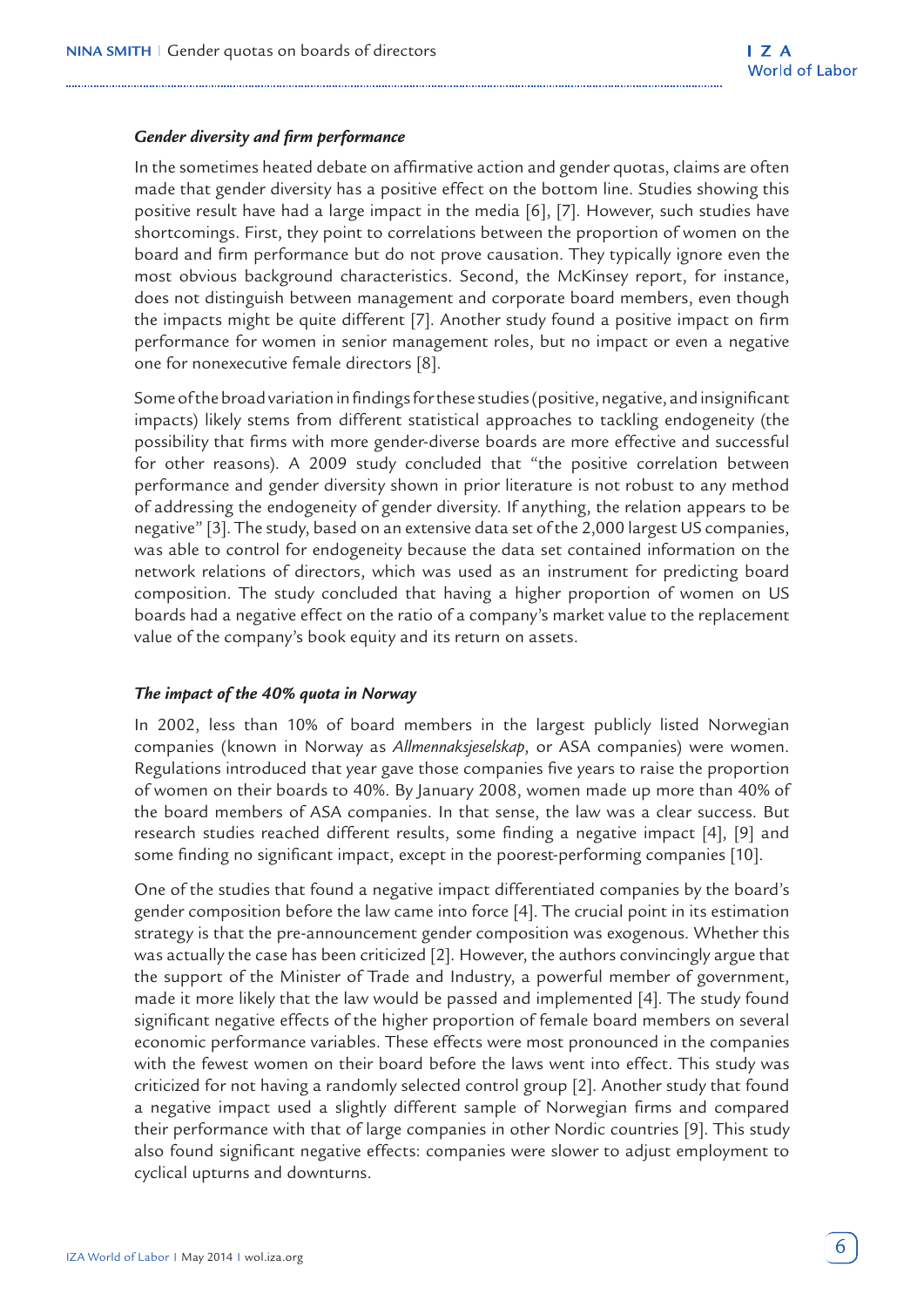A study comparing ASA companies with Norwegian private companies (not subject to the 40% quota) found that the law had no impact on economic performance for most ASA companies (measured as the company's relative return on assets) [10]. This study was also criticized for not having a randomly selected control group. This failure is particularly relevant because the results are affected by the companies that abandoned their ASA listing (and therefore their obligation to comply with this law). Those firms might well have common characteristics and not be a random sample of the larger group. The study also found positive effects in the poorest-performing companies, echoing earlier findings [3]. A forthcoming study does not have the control group problem, but it is unable to identify which companies were subject to the quota law [9].

All these findings concern only the short-term effects, since the law has been in effect for only a few years. The effect might well be different over the longer term, perhaps because firms may be able to make board appointments differently or will have a larger pool of qualified women to select from.

The Norwegian minister who sponsored the law made it clear that the longer-term objective is to have a better gender balance in senior management, achieved through a diffusion effect rather than through quotas, as more women assume positions of executive responsibility. The law achieved its short-term objectives—increasing the number of women on boards and reducing the power of the "old boys' network." But it is still not clear whether it will have the intended longer term impact. So far, the diffusion effect has been weak. The proportion of female CEOs and chairs of boards more than doubled over 2001–09, but from a very low base: from 2% to about 5% [4].

A potentially negative effect of the quota law is that it could prompt ASA companies to delist from the Norwegian stock exchange to avoid the quota obligation. This effect is not easily assessed because companies delist for multiple reasons. The research findings differ, partly because some studies include the financial sector while others do not. Some financial companies delisted because of other institutional changes during the period when the gender quota was introduced.

#### **Which competencies are relevant?**

A related policy question concerns which competencies are important for a member of a corporate board. Is a good level of education and solid work experience sufficient, or should board members have senior management experience? The answer affects the size of the pool of potential board members. Many women have a high level of formal education and substantial work experience, but far fewer have direct senior executive experience.

The main tasks of the board of directors determines which competencies are important. Both management theory and economic theory suggest that boards have a dual role as monitors and advisors of management [2]. Powerful board members with senior executive experience (or the equivalent) will be better able to match the competencies of the CEO and senior management and might therefore function more ably as both monitors and advisors.

Of course, changing the number of women in the boardroom will not have an effect on decisions of the board and the operation of the company unless the female directors actually have influence. "For gender diversity to have an impact on board governance, it is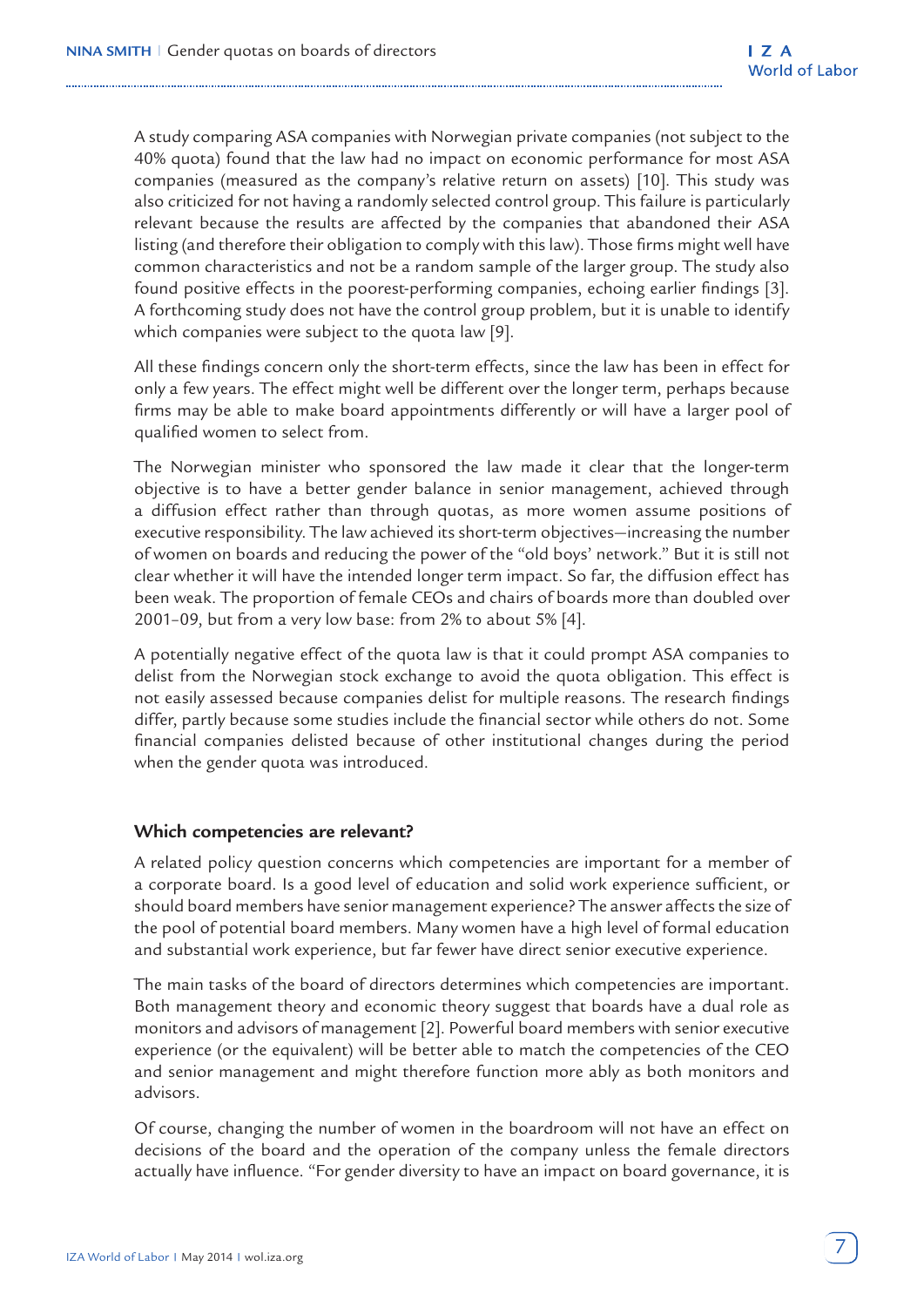not sufficient that female directors behave differently than male directors. Their behavior should also affect the working of the board" [3].

The same conclusion can be drawn from a 2010 study that found a correlation between how well regarded a board member was by the other members and that member's ability to add value and affect the board's decisions [5]. Both the board's predisposition to value women, and women's ability to make a valuable contribution, might be affected if they lack experience as a top executive. From this perspective, those without senior executive experience might be less effective board members.

Women with senior executive experience are rare in most countries. For instance, in Denmark only 7% of the CEOs of companies with more than 50 employees are women [8]. The figure is not very different for Norway [4]. If the boards of major companies are required to add more women, either the few experienced female top executives will be overextended across a large number of boards, or younger, more inexperienced women will take some of the positions. There are clear disadvantages to both approaches.

Again the Norwegian experience is instructive. Companies have often selected as board members young women with no experience as top executives but with a high level of formal education [4].

#### **Increasing the pool of potential female board members**

The Norwegian approach seems to be intended to make it possible for women to learn on the job. This could well be a valid policy approach, though there is a potential short-term cost to accepting less experienced board members.

Another approach is to focus on increasing women's representation in senior management positions, not only their representation on boards. That could establish a pipeline of women with qualifications more directly comparable to those of male candidates. The Norwegian quota law has so far had only a limited diffusion effect: there are still very few female CEOs in Norway. The same holds for other Nordic countries and, to varying degrees, for other countries around the world.

Family-friendly employment regulations are often said to help women advance their careers. The Scandinavian countries have a long tradition of such laws, but the laws have not substantially increased the number of women in senior executive positions.

For example, long periods of maternity leave are intended to enable women to continue their careers after having children, and virtually all mothers take such leave. These provisions seem to have had an unintended boomerang effect, however. Studies show that children are an important explanatory factor for the divergence in men's and women's careers, even when controlling for level of education [8]. Besides the direct negative effects on experience and human capital of taking long parental leave, there may be more subtle effects on gender norms and stereotyping, especially when women avail themselves of parental leave more frequently than men do. These discrimination effects could then disadvantage highly skilled women who aspire to a top executive career.

One solution might be to introduce quotas for fathers in the take-up of parental leave. This could be as important as the introduction of quotas for women on boards of directors if the aim is to get more women into powerful positions in private companies.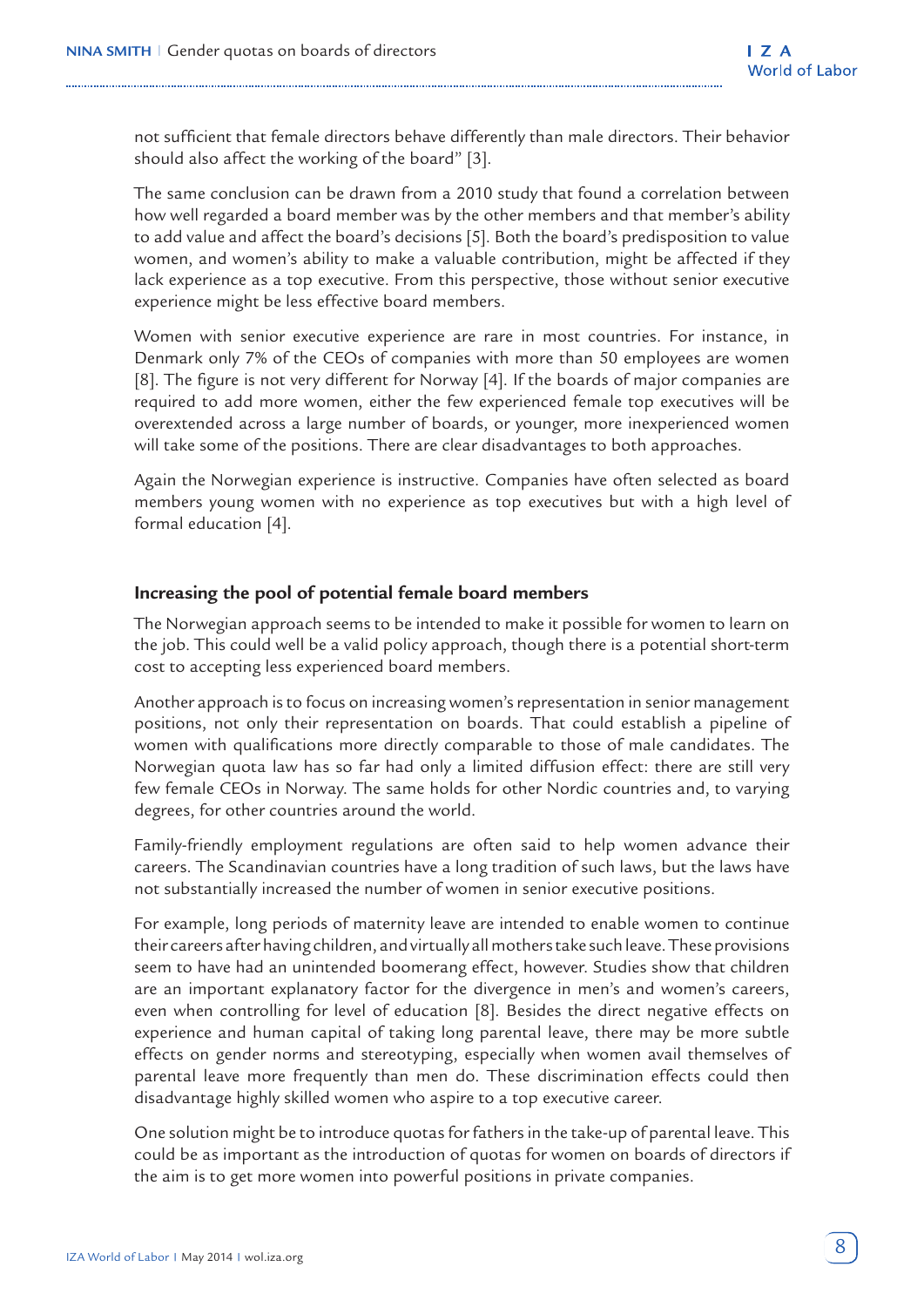#### **LIMITATIONS AND GAPS**

The empirical research is still young, and there is as yet no consensus on the best methods for analyzing the impact of gender diversity on firm performance. The conclusions outlined here are based on an evaluation of the most statistically robust studies and results. Furthermore, results are available only for the short-term effects of female quotas in one country, Norway. In the longer term, there may be more positive effects in Norway as the quota regulation brings about deeper-rooted changes.

#### **SUMMARY AND POLICY ADVICE**

Research offers no clear answer on whether gender diversity on boards of directors positively affects economic efficiency and firm performance. The empirical results are sensitive to statistical specification and need to be weighted by their statistical validity. When the results are weighted, positive economic efficiency effects of gender diversity on corporate boards generally cannot be documented. Only for badly performing companies does there seem to be a positive result from having more women on the board. One explanation may be that women tend to be tougher monitors of company executives and to improve board decision-making processes.

A crucial question is whether enough women are qualified to fill quotas on boards. Women are equal to men in their level of formal education, but the empirical research suggests that this is not sufficient to make them effective board members. Board members need to be able to influence board behavior and board decisions, which makes prior experience as a top executive an important attribute. Even countries with a long history of strong equal opportunity and female-friendly policies, as in the Nordic countries, do not have enough women with this kind of experience. The lesson from these countries seems to be that family-friendly policies do not help women move into top management positions or onto boards of directors unless they are gender-neutral in operation.

If the main policy objective is to get more women into powerful positions in private companies, politicians might have to change the focus from quotas at the top of the organization to the much broader task of getting a more equal gender division of careers within the family. This might be achieved through gender-neutral family policies and quotas for fathers in parental leave schemes.

#### **Acknowledgments**

The author thanks two anonymous referees and the IZA World of Labor editors for many helpful suggestions on earlier drafts. Financial support from the Carlsberg Foundation is gratefully acknowledged.

#### **Competing interests**

The IZA World of Labor project is committed to the *IZA Guiding Principles of Research Integrity*. The author declares to have observed these principles.

© Nina Smith